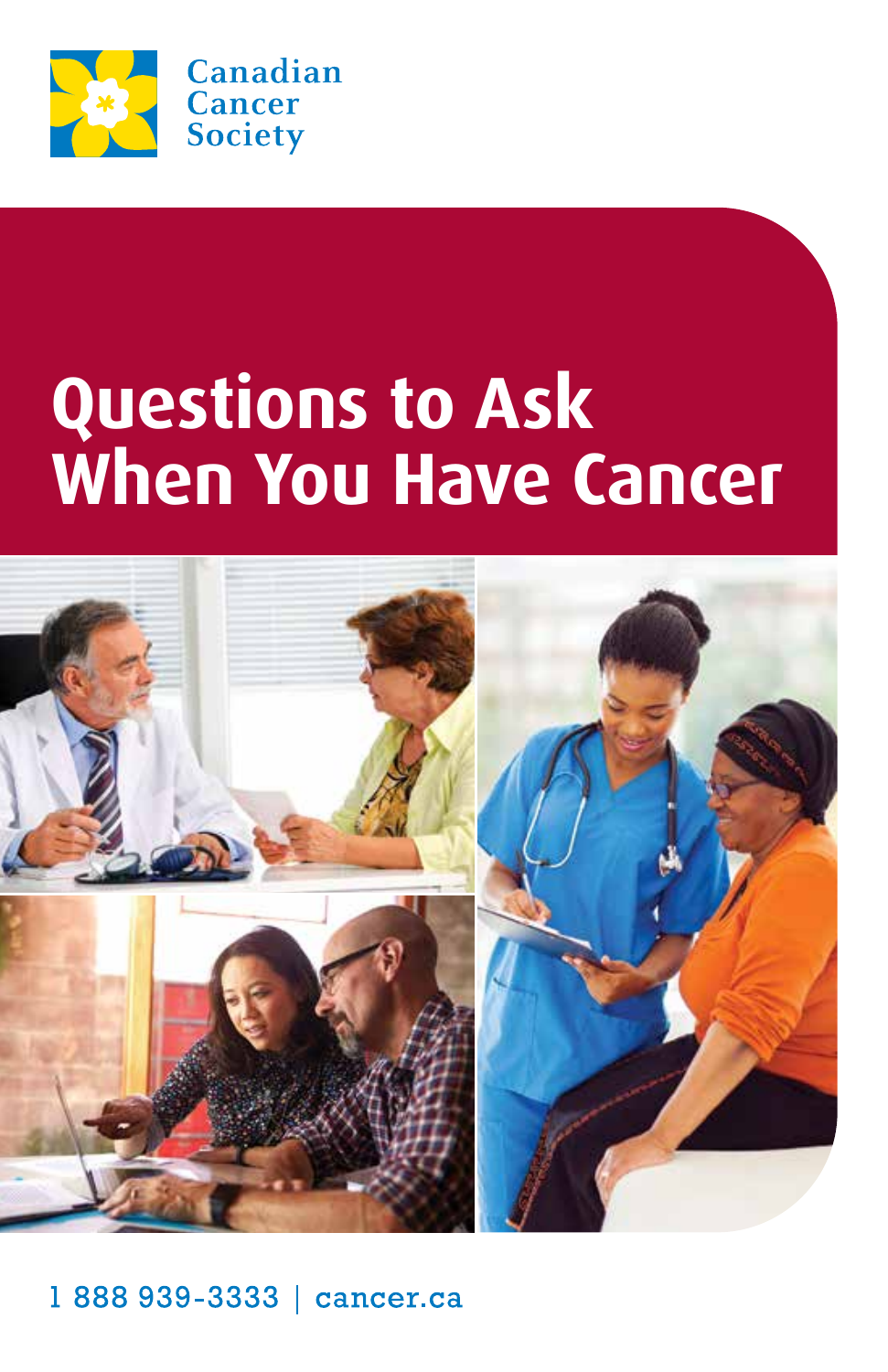Photographs: © Getty Images Licensed material is for illustrative purposes only; persons depicted are models.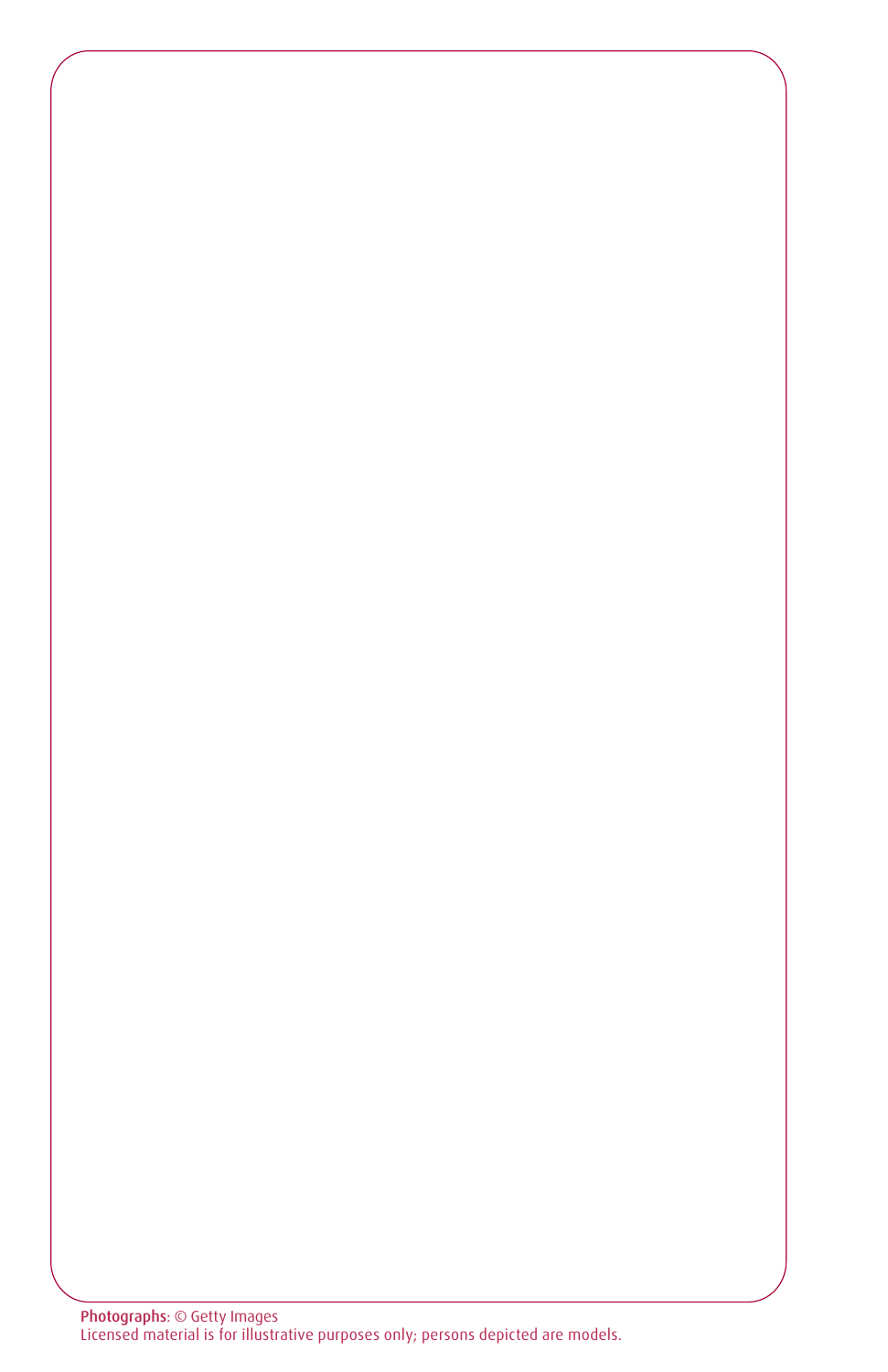# **Introduction**

Many people who are treated for cancer say that it's easy to feel overwhelmed by all the information you're given and the decisions you need to make.

This booklet can help. The team of healthcare professionals who plan and monitor your treatment will tell you a lot of information – test results, treatment cycles, side effects you need to report. Use this booklet to write down these details.

We also suggest some questions to ask your healthcare team. You don't have to ask all of them or even any of them. But you may find that asking questions helps you make decisions that are right for you.

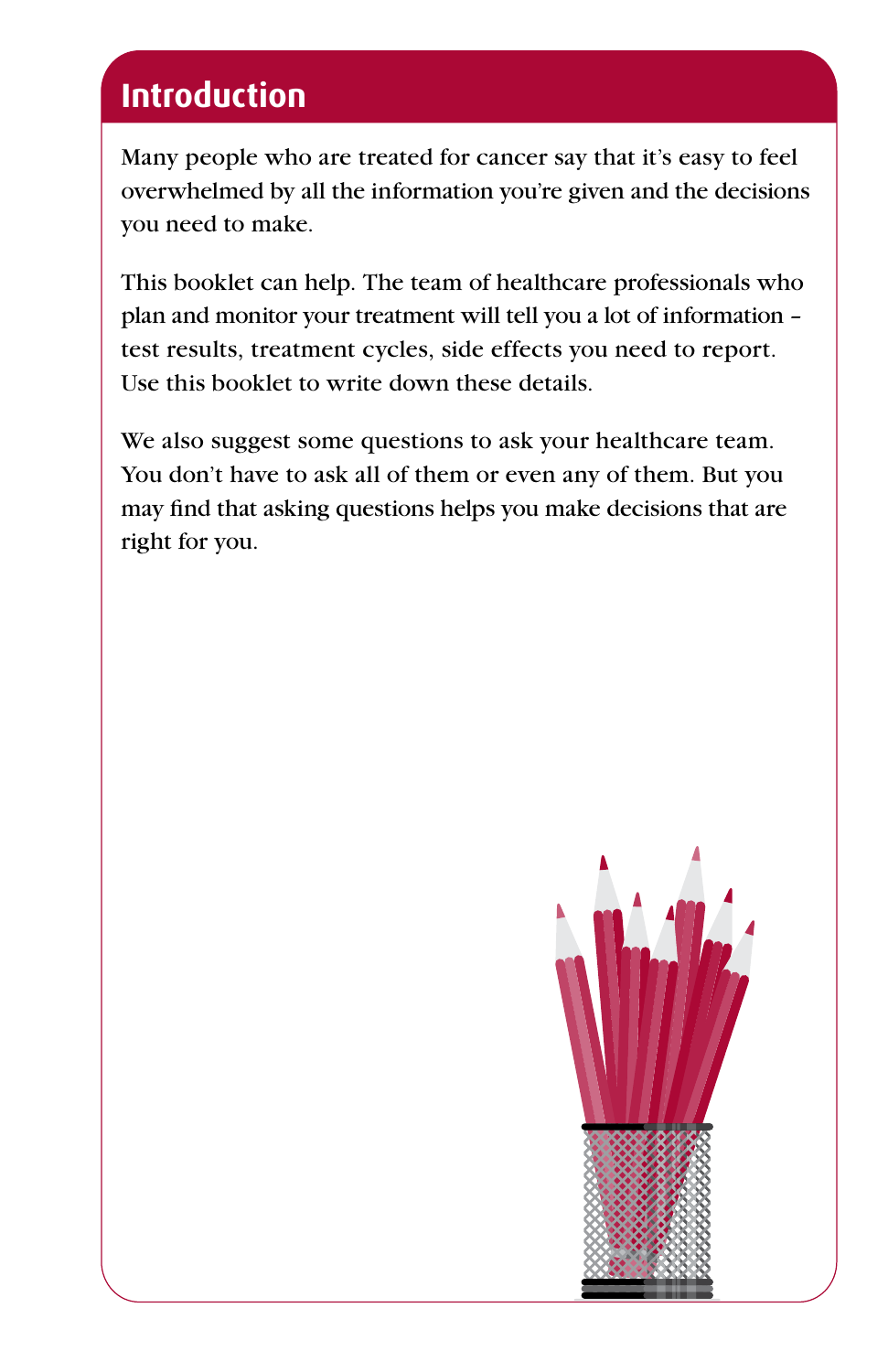# **When you're diagnosed**

| Diagnosis is the process of finding the cause of a health problem.<br>In most cases, cancer is confirmed by having some type of biopsy.                                                                                              |  |  |  |  |  |  |
|--------------------------------------------------------------------------------------------------------------------------------------------------------------------------------------------------------------------------------------|--|--|--|--|--|--|
|                                                                                                                                                                                                                                      |  |  |  |  |  |  |
|                                                                                                                                                                                                                                      |  |  |  |  |  |  |
|                                                                                                                                                                                                                                      |  |  |  |  |  |  |
| Other tests I need that will tell us more about the cancer                                                                                                                                                                           |  |  |  |  |  |  |
|                                                                                                                                                                                                                                      |  |  |  |  |  |  |
| When and where <b>with a set of the set of the set of the set of the set of the set of the set of the set of the set of the set of the set of the set of the set of the set of the set of the set of the set of the set of the s</b> |  |  |  |  |  |  |
| How to prepare (for example, not eating or drinking)                                                                                                                                                                                 |  |  |  |  |  |  |
|                                                                                                                                                                                                                                      |  |  |  |  |  |  |
|                                                                                                                                                                                                                                      |  |  |  |  |  |  |
| How to prepare (for example, not eating or drinking)                                                                                                                                                                                 |  |  |  |  |  |  |
|                                                                                                                                                                                                                                      |  |  |  |  |  |  |
| How long does it take to get the results of the test(s)?                                                                                                                                                                             |  |  |  |  |  |  |
| Who will explain the test results to me? Should I have a family member or<br>friend with me?                                                                                                                                         |  |  |  |  |  |  |
|                                                                                                                                                                                                                                      |  |  |  |  |  |  |
| Where can I get a copy of my test results?                                                                                                                                                                                           |  |  |  |  |  |  |
|                                                                                                                                                                                                                                      |  |  |  |  |  |  |
|                                                                                                                                                                                                                                      |  |  |  |  |  |  |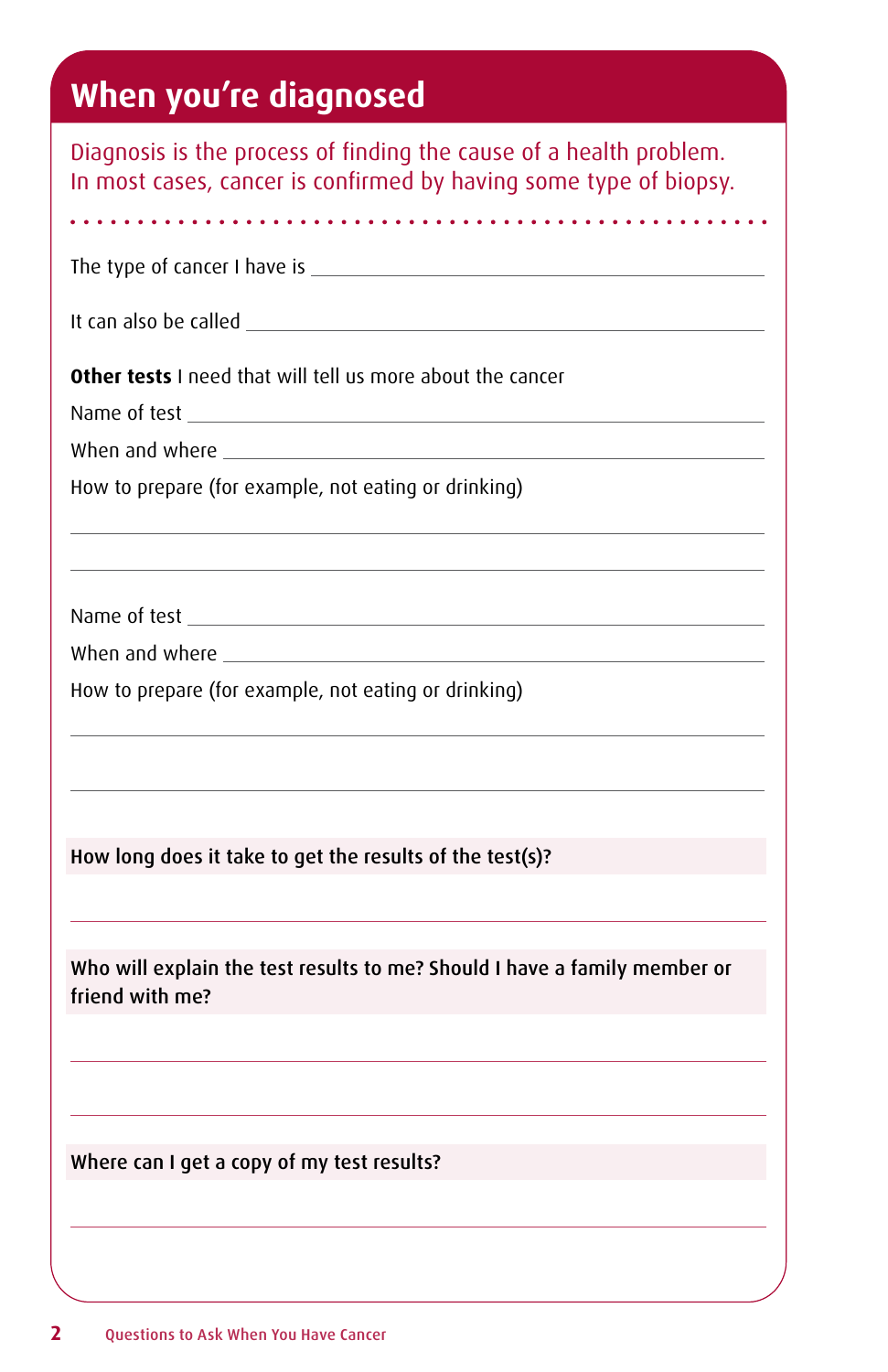# **About the cancer**

Important information about the cancer, such as type, stage, grade, location and spread, helps your healthcare team plan your treatment. Your healthcare team will also consider your age and overall health in their planning.

Stage describes the size of the tumour and whether it has spread.

The **size** of the tumour is

a a a a a a a an

The **stage** is

Were lymph nodes removed yet? Did any of them show cancer? What does this mean?

Has the cancer spread anywhere else?

Grade describes how the cancer cells look and behave compared with normal cells. The **grade** is

How fast is the cancer growing?

What is the outlook, or prognosis, for this type of cancer? What factors will be important for me?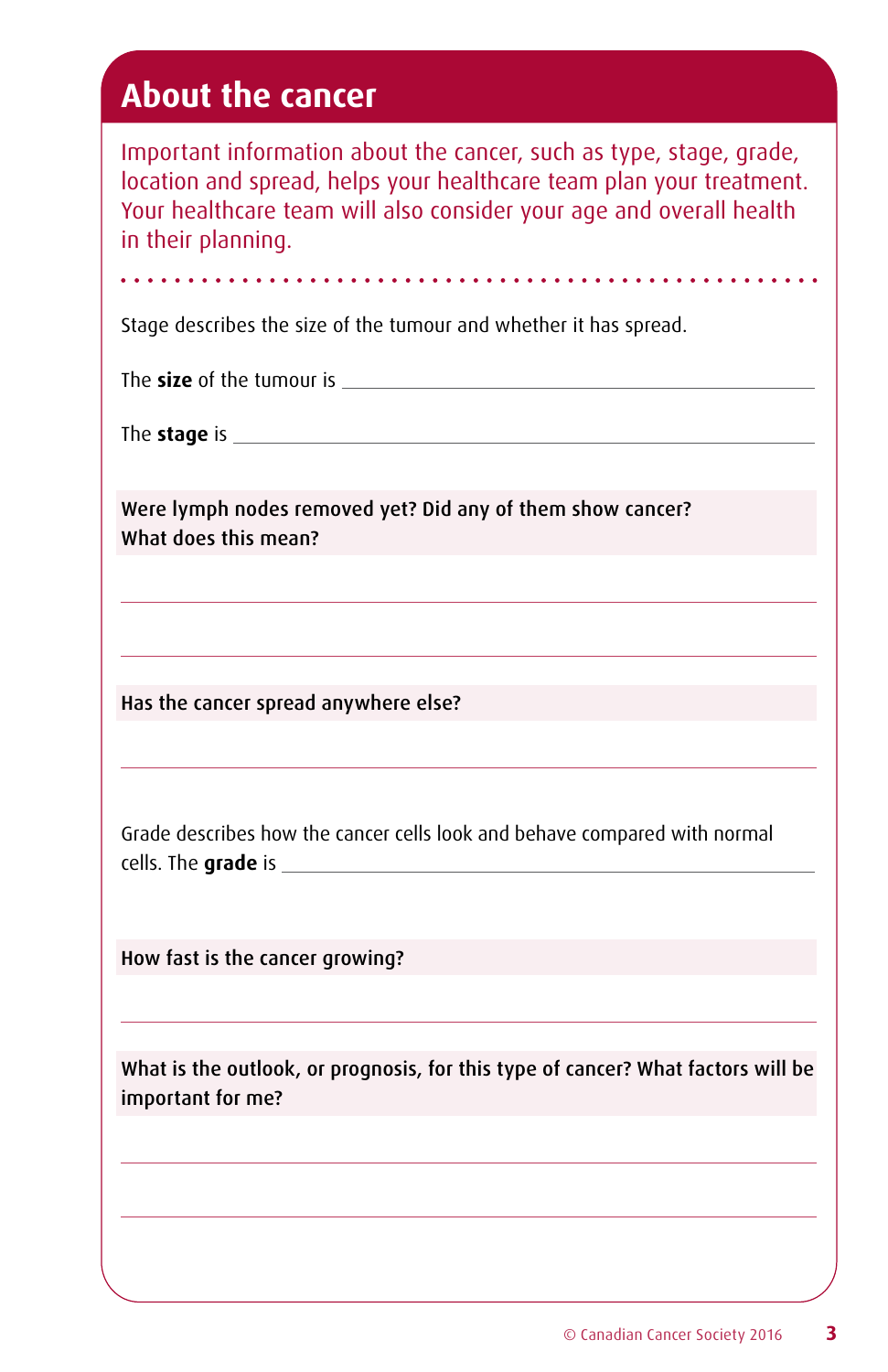### **Your treatment plan**

Your healthcare team will recommend a treatment plan just for you. Even someone with the same type of cancer may have a treatment plan that is different from yours.

. . . . . . . . . . . . . . . . . .

My recommended treatment plan is

The goal of my treatment plan is **Exercise 2018** 

I will have treatments in this order

How will we know if the treatments are working?

Do I need to decide on my treatment right away? How much time can I take before I need to talk to you about my decision?

What might happen if I don't have treatment?

What are clinical trials? Would I be able to join a clinical trial for my type of cancer?

Will I need to use birth control during treatment? What type should I use?

Will treatment affect my ability to have children in the future?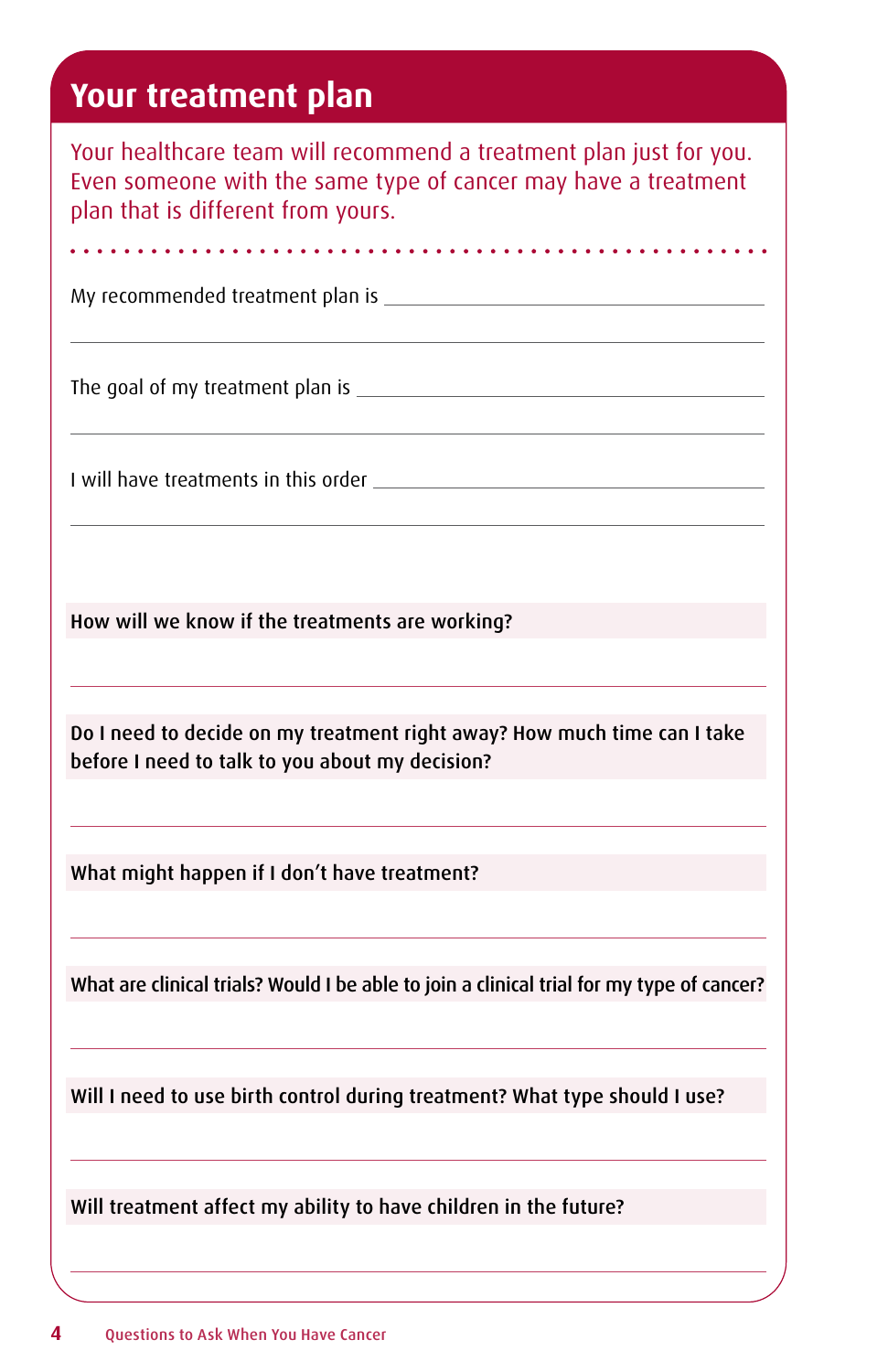### **Surgery**

Surgery, or an operation, is a medical procedure to remove or repair tissue. It is the main treatment for many types of cancer. You will have follow-up care to monitor how you're doing after surgery and to help decide if you need more treatment.

. . . . . . . . . . . . . . . . . .

The surgery I will have is called

When and where

How to prepare (for example, not eating or drinking)

Why do you recommend this surgery?

Will you remove any lymph nodes? If so, why?

Are there any side effects that I need to report right away? Who do I tell?

Am I likely to have side effects that will affect my daily life? For how long? What can be done about them?

Are there long-term effects from the surgery?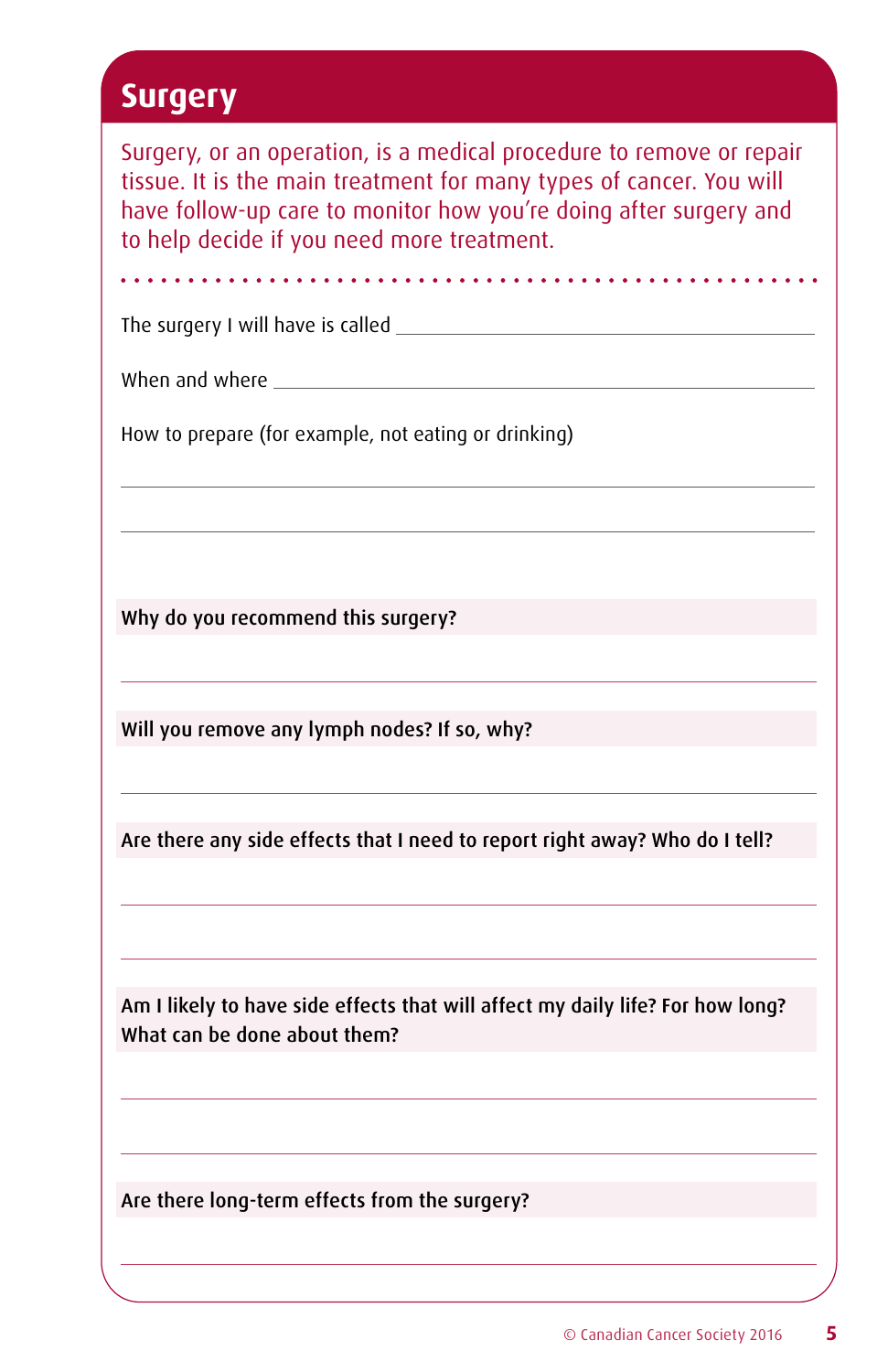# **Radiation therapy**

Radiation therapy uses high-energy rays or particles, such as x-rays or gamma rays, to damage or destroy cancer cells. Radiation therapy may be given from outside the body as external beam radiation. It may also be given internally as brachytherapy or systemic radiation therapy.

. . . . . . . . . .

The type of radiation therapy I will have is

The schedule will be

How to prepare (for example, not eating or drinking)

Why do you recommend this treatment?

How will we know if the treatment is working?

How will it be combined with other treatment, if at all?

Are there any side effects that I need to report right away? Who do I tell?

Am I likely to have side effects that will affect my daily life? For how long? What can be done about them?

What are the possible long-term effects from the radiation therapy?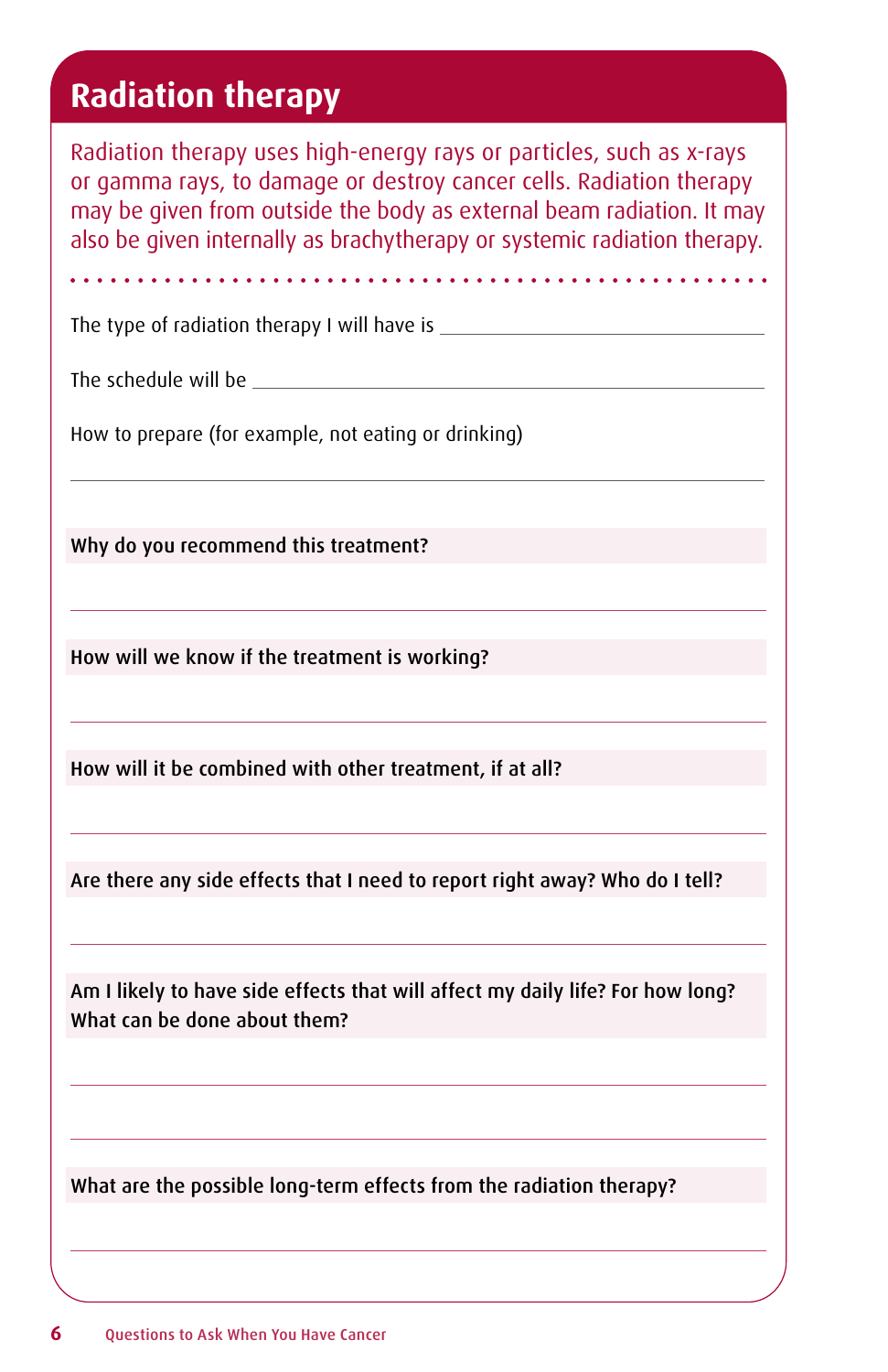# **Chemotherapy and other drug therapies**

Treating cancer with drugs used to just mean chemotherapy. Now it's about much more. Chemotherapy, hormonal drug therapy and targeted therapy all use drugs in different ways to destroy cancer cells, stop them from spreading or slow down their growth.

| The drugs I will be given to treat my cancer are                                                               |
|----------------------------------------------------------------------------------------------------------------|
|                                                                                                                |
|                                                                                                                |
|                                                                                                                |
|                                                                                                                |
|                                                                                                                |
| How to prepare (for example, not eating or drinking)                                                           |
|                                                                                                                |
|                                                                                                                |
| Why do you recommend this treatment?                                                                           |
|                                                                                                                |
| How will we know if the treatment is working?                                                                  |
|                                                                                                                |
|                                                                                                                |
| How will it be combined with other treatment, if at all?                                                       |
|                                                                                                                |
| Are there any side effects that I need to report right away? Who do I tell?                                    |
|                                                                                                                |
|                                                                                                                |
| Am I likely to have side effects that will affect my daily life? For how long?<br>What can be done about them? |
|                                                                                                                |
|                                                                                                                |
| What are the possible long-term effects from the drug therapy?                                                 |
|                                                                                                                |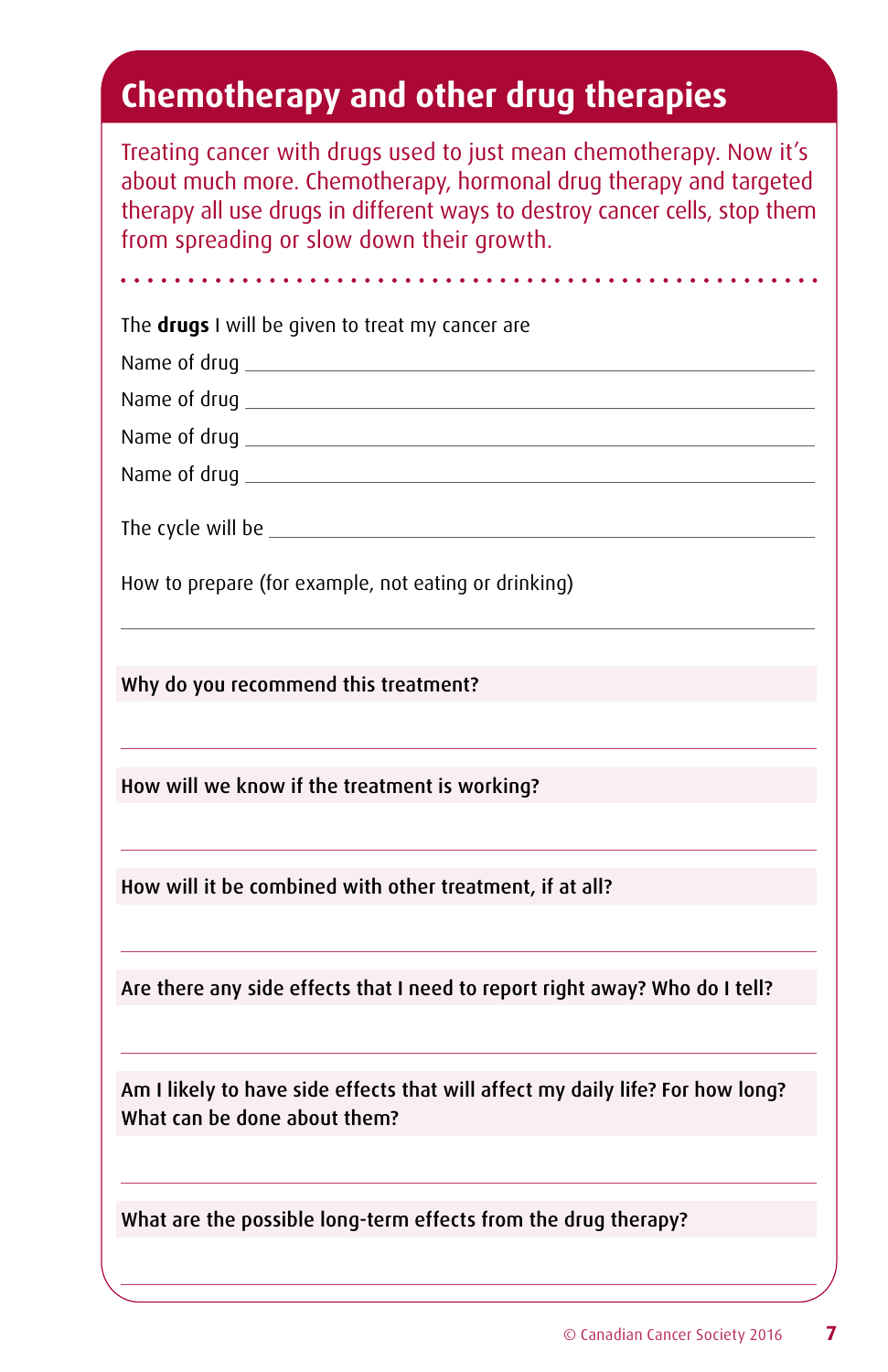# **Complementary therapies**

A complementary therapy is a therapy used together with conventional cancer treatments (surgery, radiation therapy, drug therapies). A complementary therapy – such as meditation or massage – doesn't treat the cancer itself but may help you cope emotionally and physically with cancer or side effects from treatment.

I'm interested in as a complementary therapy.

Are there any complementary therapies offered at my cancer centre?

Is there a complementary therapy that might help with

Do you know of any risks or benefits to using this complementary therapy? Could you help me track them?

When would it be safe for me to use this complementary therapy with my conventional cancer treatment?

Can you give me a referral to a qualified practitioner of this therapy?

Can someone on my healthcare team help me make sure I'm not having any side effects from the complementary therapy?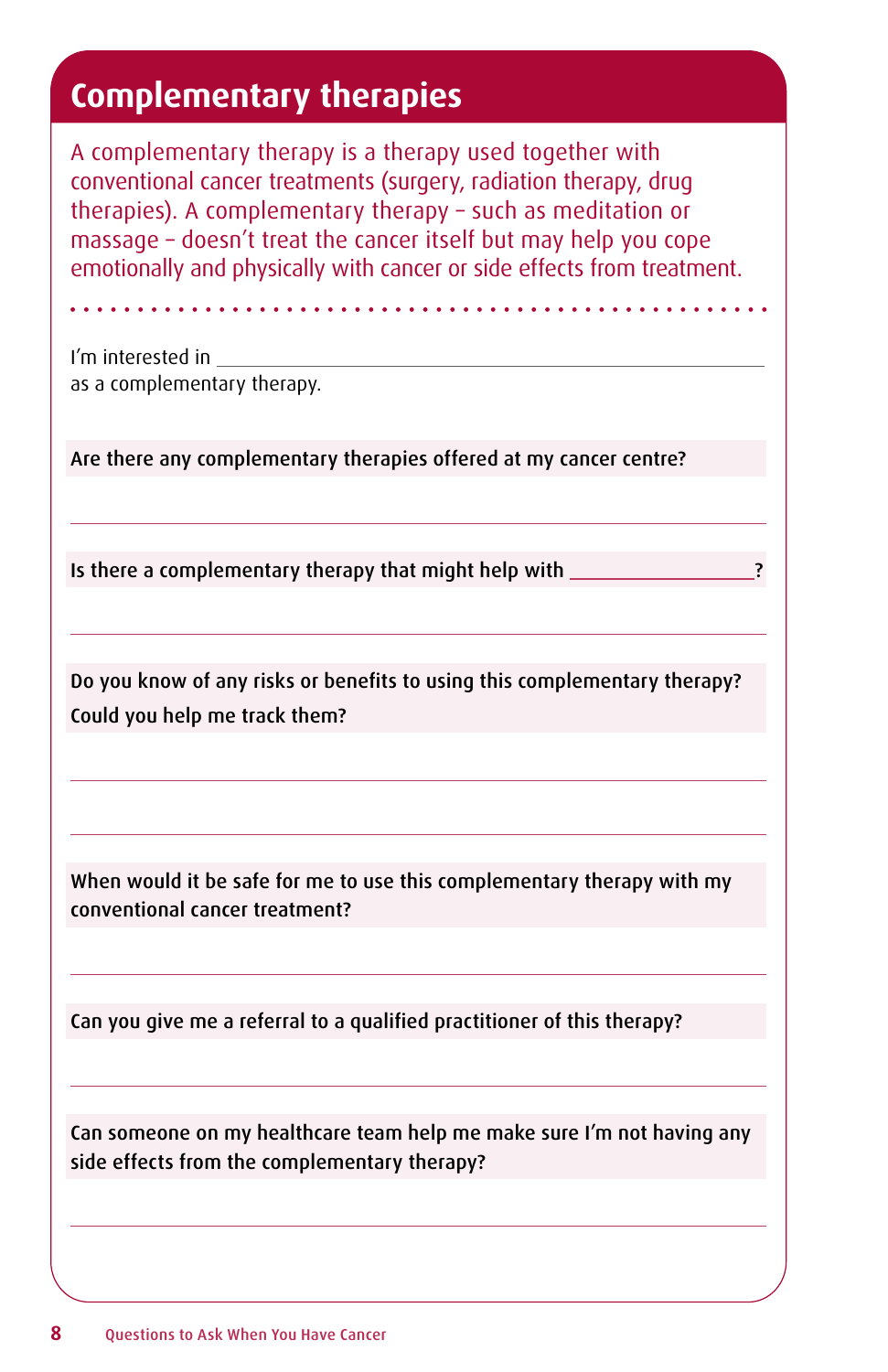# **Cancer and your emotions**

Where can I find help to talk about my feelings if I need it?

How can I manage feelings of stress, anger or sadness?

How do I talk to my friends and family about cancer and my treatment?

What can my partner and I do to help each other?

How can I talk about the changes in my body with my partner?

Do I have to tell a new partner that I have or have had cancer? How can I start this conversation?

What can I do about the changes to my interest in sex?

The treatment has made me feel self-conscious about How do I start feeling normal again?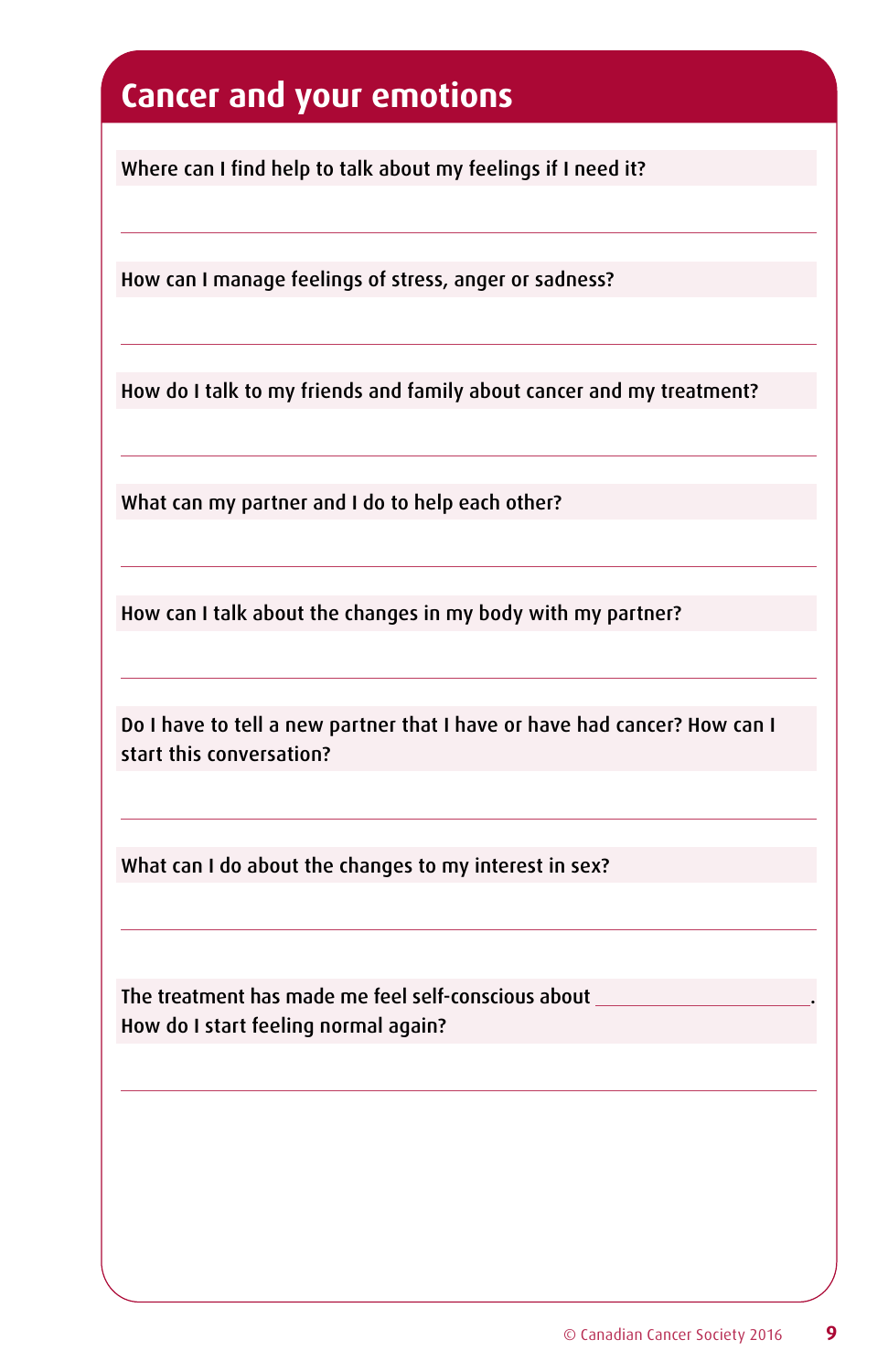# **Helping your family cope with your cancer**

How do I tell my family about my cancer diagnosis?

Is there emotional support or counselling available for my family?

Is there any practical support (for example, rides to treatment, financial help, places to stay) that can help us?

How do I get support for my children at school?

Can the person who is caring for me at home get a break from caring for me? Should we get on a list for respite care or for a hospice?

Do my family members have a greater risk of getting cancer? What should I tell them about their risk? Do they need genetic testing?

What can my family members do to reduce their risk of developing cancer?

What can my family members do to make sure that a possible cancer will be detected early?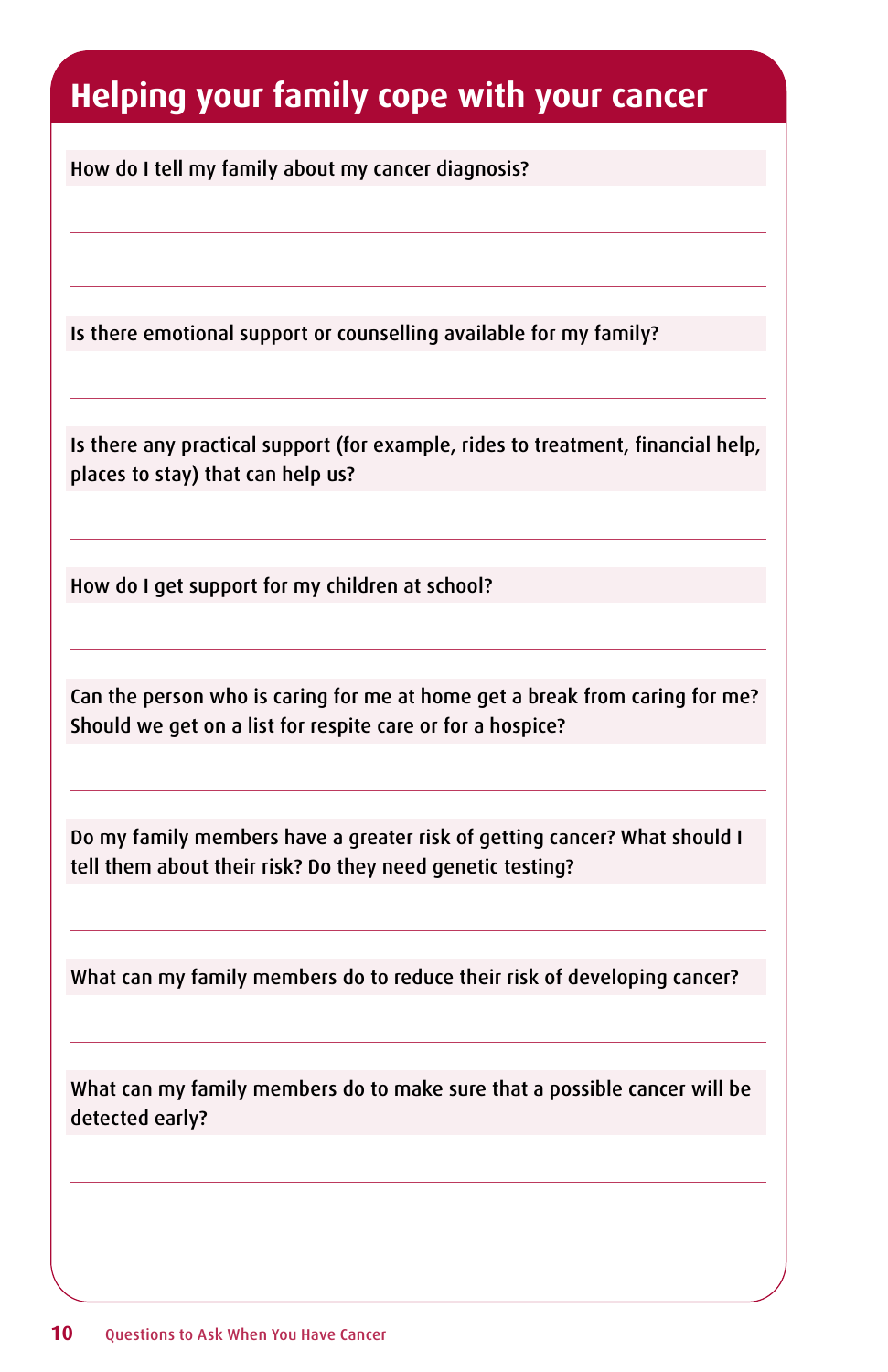## **Finances, work and planning**

A good motto in this area is "plan for the worst, but hope for the best." Living with cancer can be a costly experience, especially if you need to give up work for a while. And all adults – even young, healthy ones – should plan for the type of healthcare they would like to have if they were ever not able to make their own decisions. It's important for everyone to think about and talk over with their loved ones.

Will I have to pay anything for my treatments or rehabilitation? Am I covered by any insurance programs?

Will I be able to work during and after treatment? Will I have to change my job?

Are there any financial assistance programs to help me with some of the expenses I have? Who can help me find these programs?

Can I apply for long-term disability benefits?

If I can no longer care for myself or if I can't make my own healthcare decisions, what do I need to consider? Who should I talk to?

Who can help me with my will?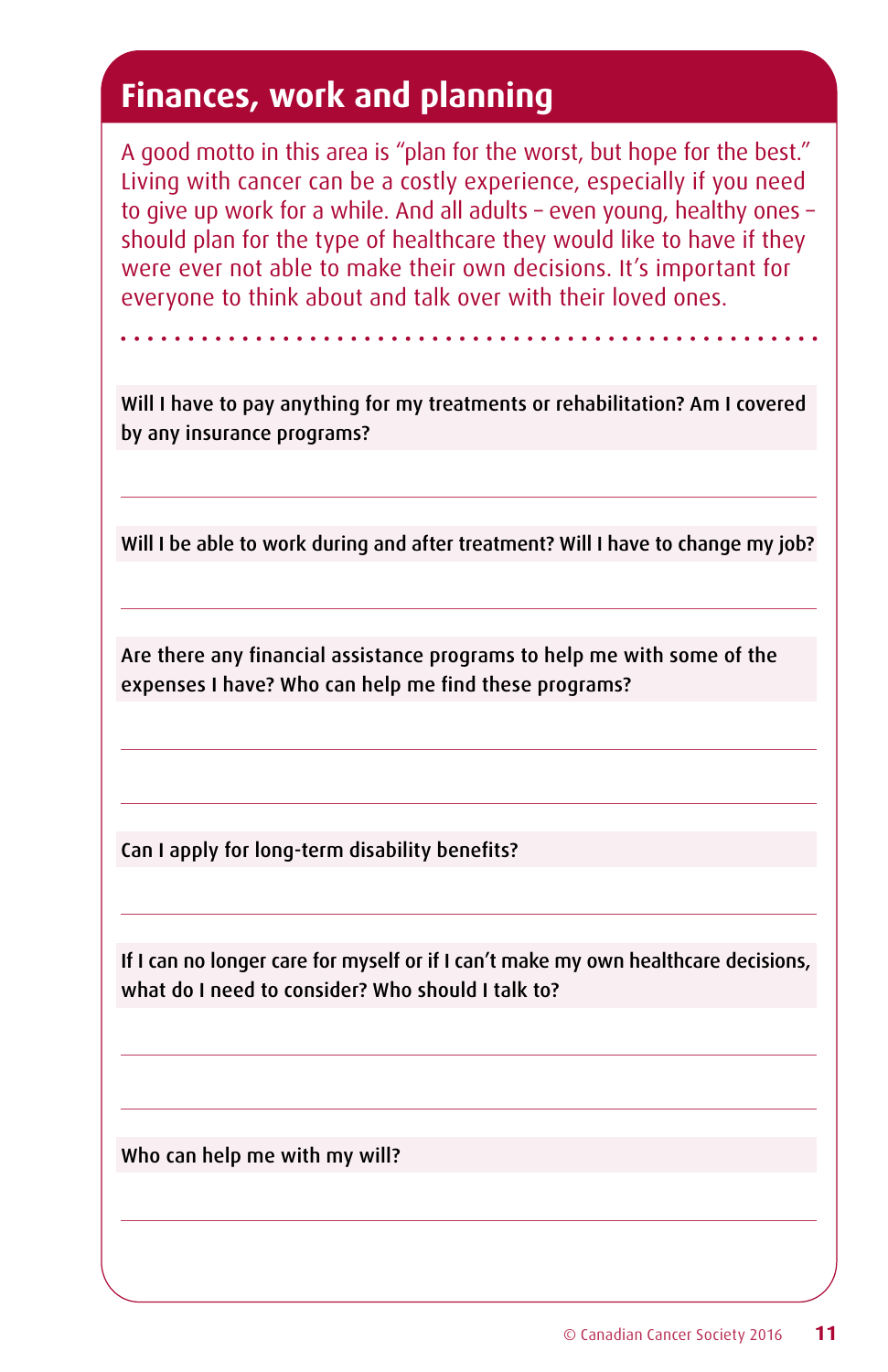# **What's my new normal?**

Will I need to learn to do anything differently after treatment? Who can help or teach me what I need to know?

Will I need any special equipment or will I need to make changes at home?

Will I still need to take any medicines? If so, for how long?

Will I need to eat different foods or eat on a different schedule?

Will my energy levels get back to what they used to be?

Will I need to change any of my work activities or duties? If so, how?

Has treatment affected my ability to get pregnant? Has treatment affected my ability to father a child? How long should I wait before I try?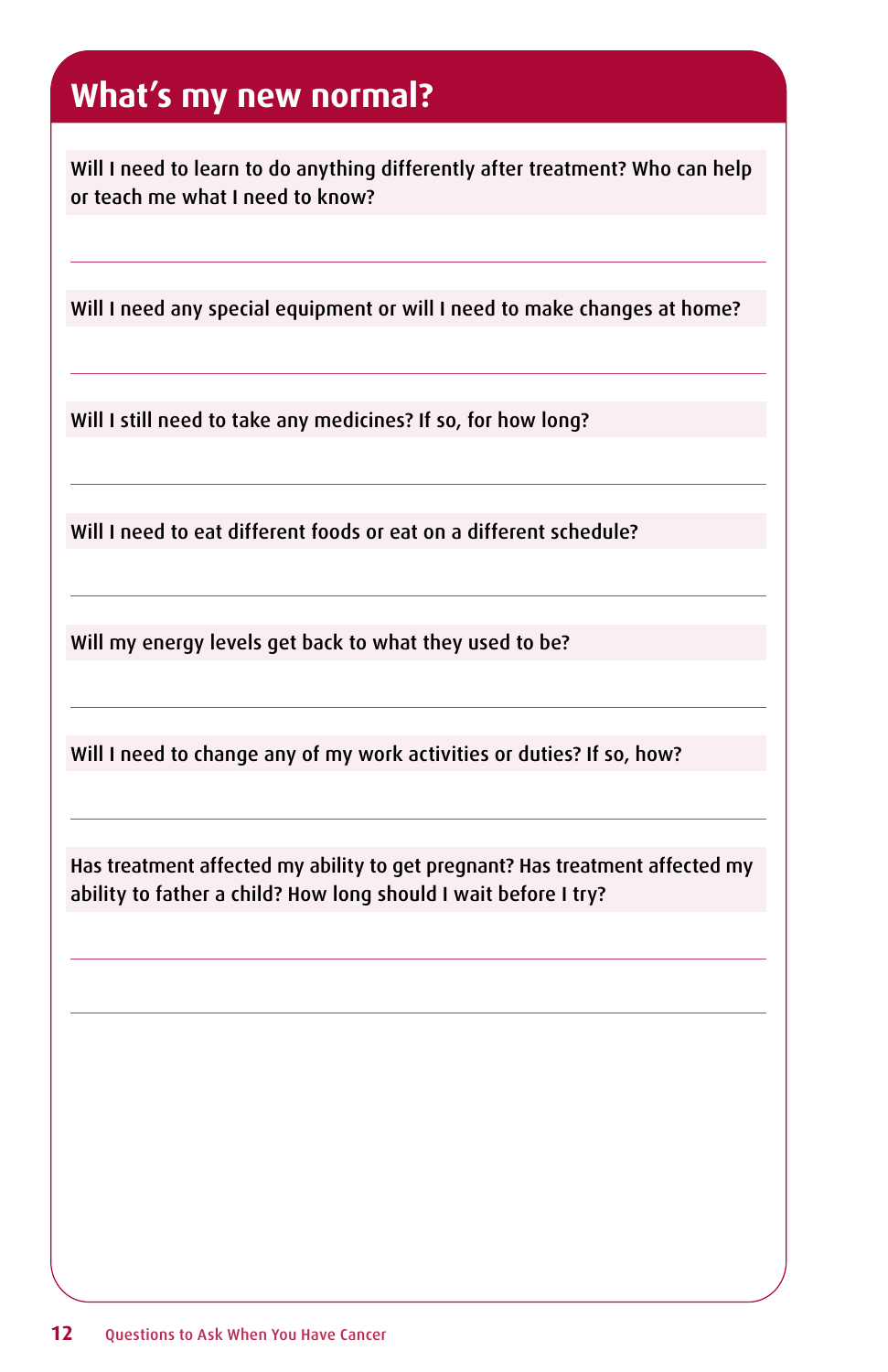# **Follow-up care**

Follow-up care helps you and your healthcare team monitor your progress and your recovery from treatment. At first, it may be managed by one of the specialists from your team. Later on, it may be managed by your family doctor. The schedule of visits is different for each person.

How often should I have follow-up visits? How long should these continue?

Who will I see for my follow-up visits?

What will happen at a follow-up visit?

What tests are done on a regular basis? How often are they done?

Are there any symptoms that I should report right away? Who do I call?

Who can help me cope with long-term side effects of treatment?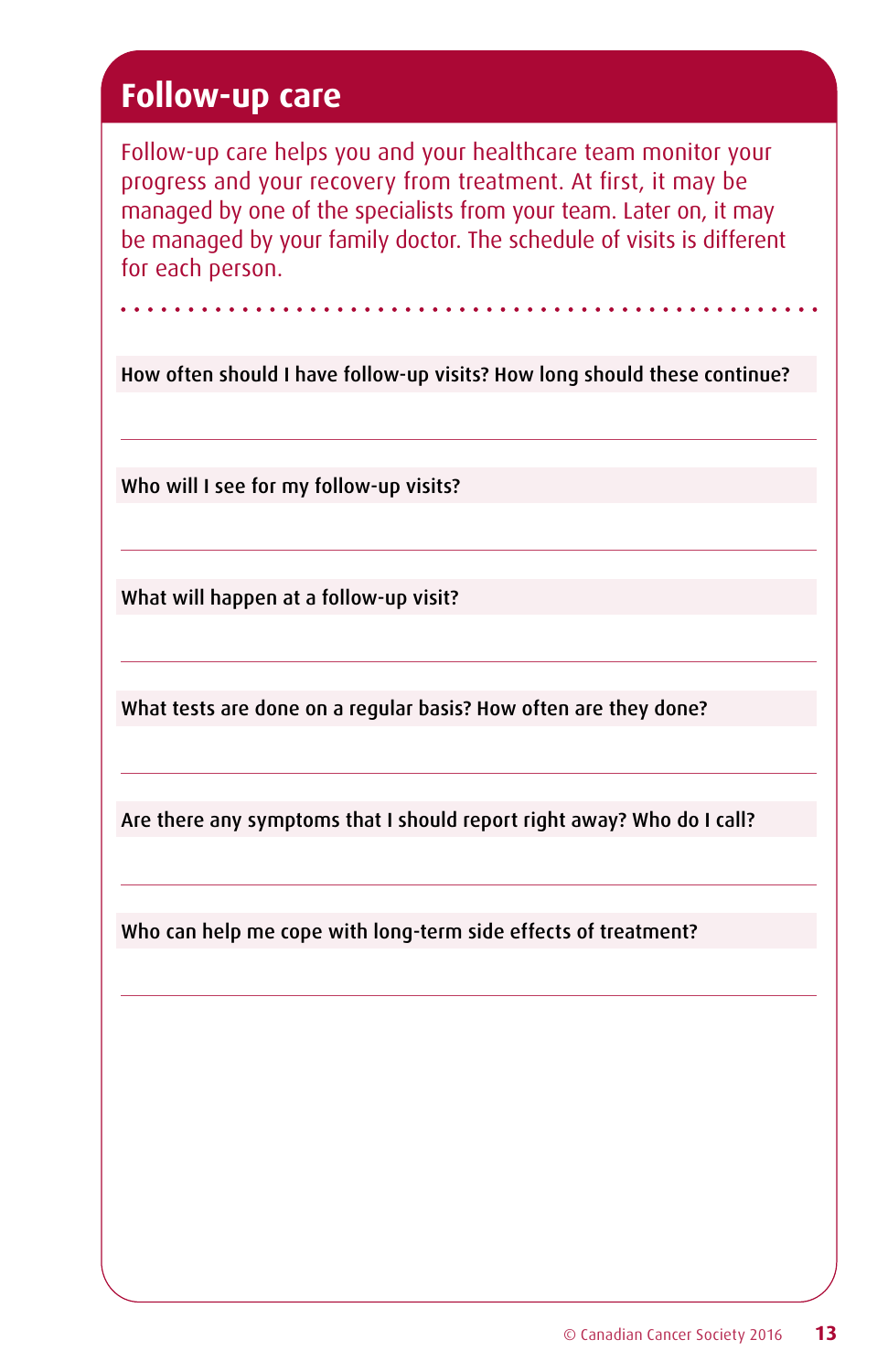# **Health and wellness after cancer**

Learning what you can do to live a healthy life after cancer can be a positive step forward. Your wellness plan can be tailored to your needs, preferences, overall health and fitness level. It's OK to start small! What's important is that you understand your plan and can start to follow it as soon as your healthcare team says you are well enough.

Are there changes I can make to my lifestyle to reduce my risk of cancer coming back?

How active do I need to be? What type of physical activity might be good for me?

Do I need to make any changes to my diet? Who can help me with these changes? Are there certain foods that I should or shouldn't eat?

Who can help me in my goal to quit smoking? How do I contact a smokers' helpline where I live?

Do I need to be more careful than the average person about sun and UV exposure? What should I do?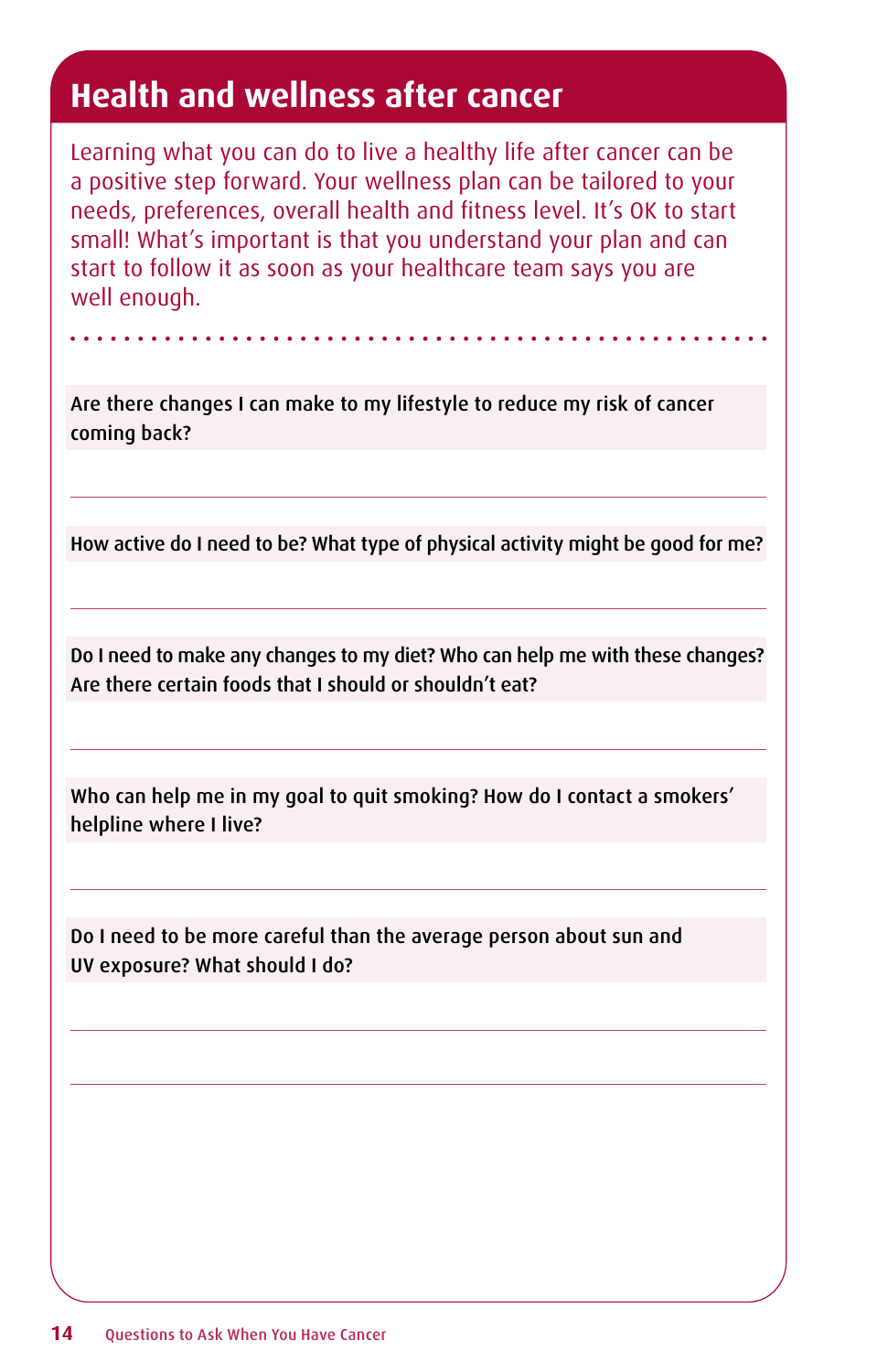# **Canadian Cancer Society** *We're here for you.*

When you have questions about treatment, diagnosis, care or services, we will help you find answers.

#### **Call our toll-free number** 1 888 939-3333.



**Ask** a trained cancer information specialist your questions about cancer.

Call us or email info@cis.cancer.ca.



**Connect** with people online to join discussions, get support and help others.

Visit CancerConnection.ca.



**Browse** Canada's most trusted online source of information on all types of cancer.

Visit cancer.ca.

Our services are free and confidential. Many are available in other languages through interpreters.

#### **Tell us what you think**

Email cancerinfo@cancer.ca and tell us how we can make this publication better.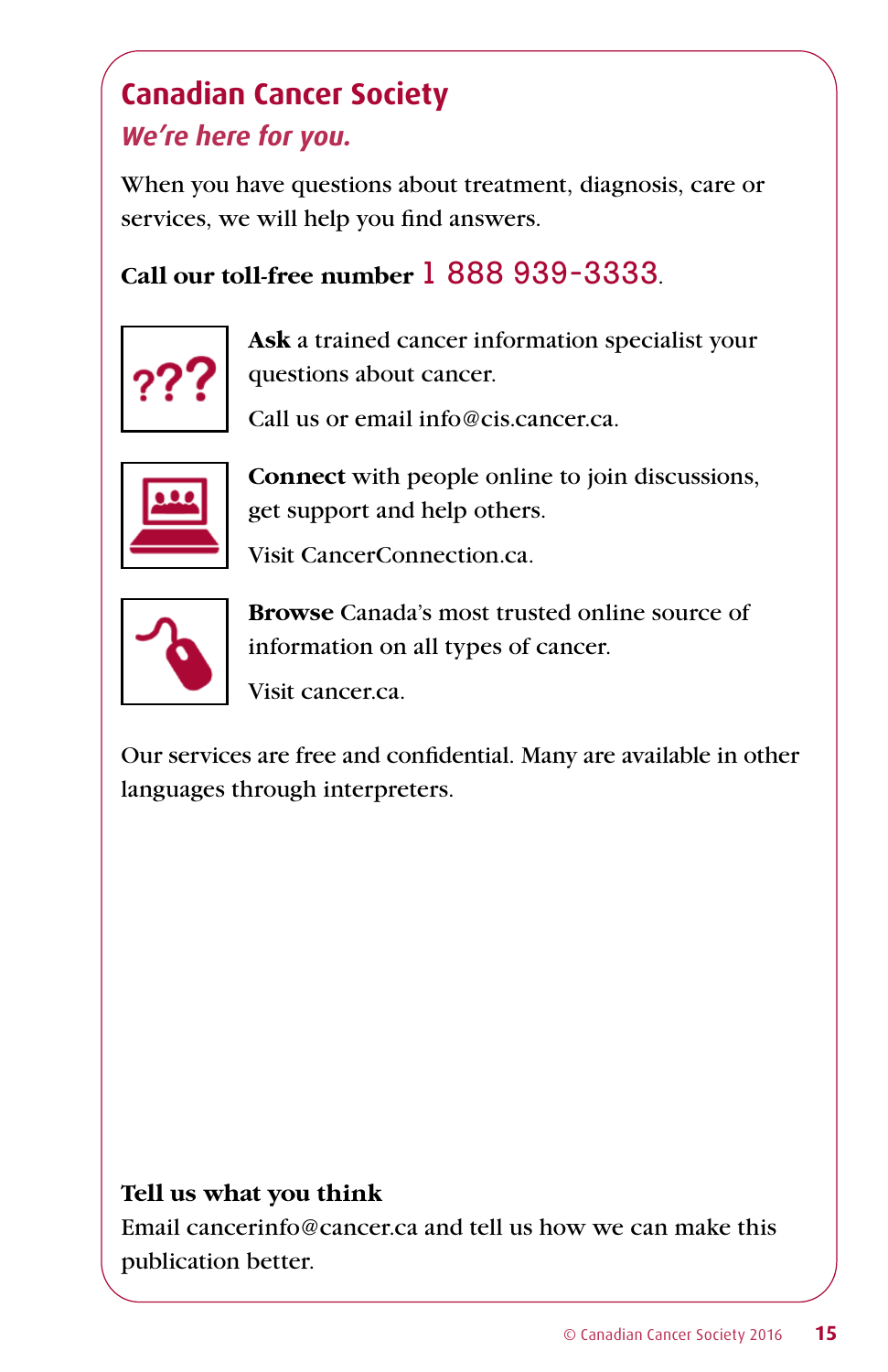| <b>Notes</b> |  |  |  |
|--------------|--|--|--|
|              |  |  |  |
|              |  |  |  |
|              |  |  |  |
|              |  |  |  |
|              |  |  |  |
|              |  |  |  |
|              |  |  |  |
|              |  |  |  |
|              |  |  |  |
|              |  |  |  |
|              |  |  |  |
|              |  |  |  |
|              |  |  |  |
|              |  |  |  |
|              |  |  |  |
|              |  |  |  |
|              |  |  |  |
|              |  |  |  |
|              |  |  |  |
|              |  |  |  |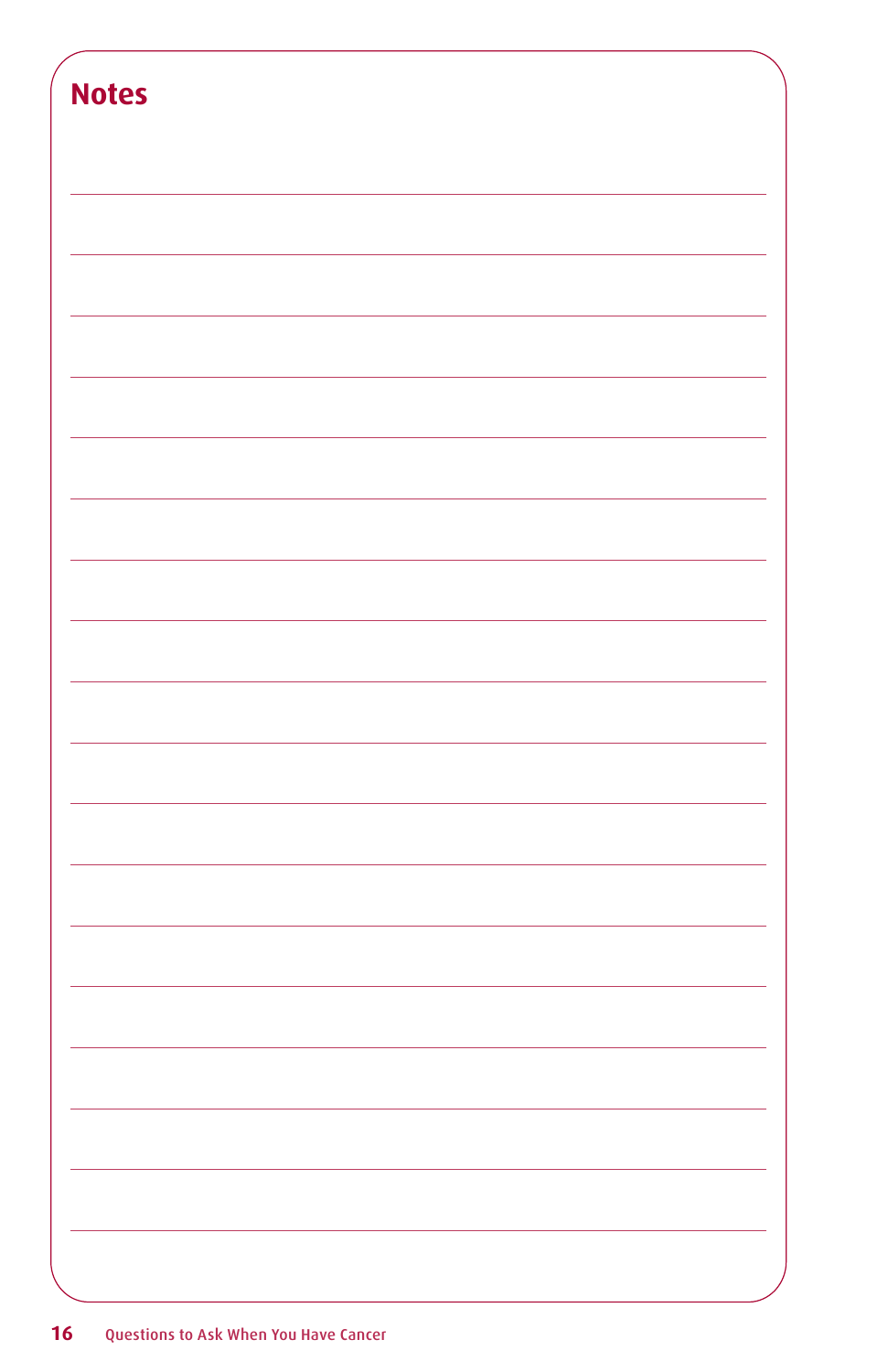